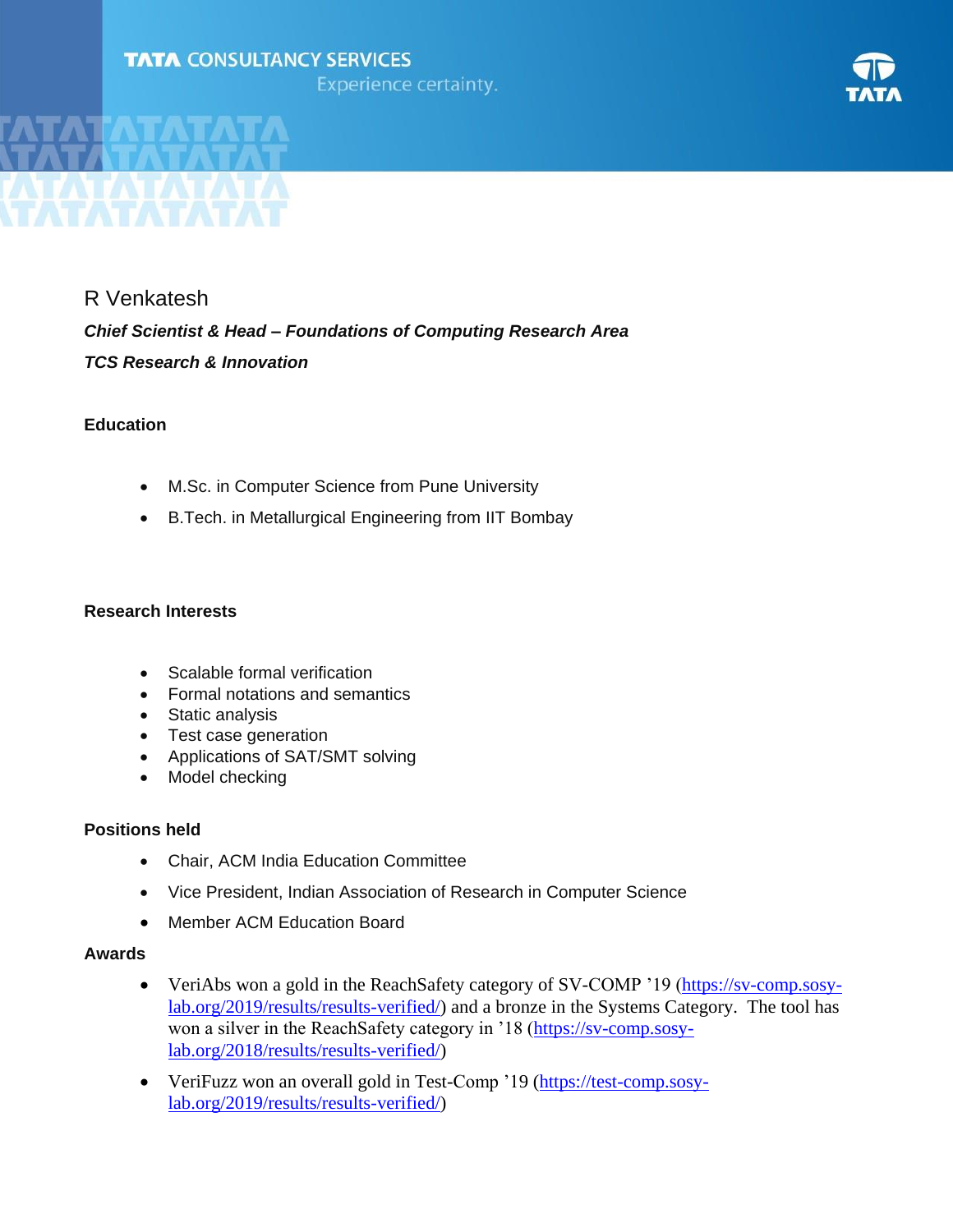# **TATA CONSULTANCY SERVICES**

**Experience certainty.** 



VeriAbs and VeriFuzz are tools developed by the group.

## **Conference/Journal Publications**

- 1. Chowdhury, Animesh Basak; Medicherla, Raveendra Kumar; Venkatesh, R; VeriFuzz: Program aware fuzzing International Conference on Tools and Algorithms for the Construction and Analysis of Systems 244-249 2019 Springer, Cham
- 2. Azeem, Muqsit; Madhukar, Kumar; Venkatesh, R; Generalizing specific-instance interpolation proofs with SyGuS Proceedings of the 40th International Conference on Software Engineering: New Ideas and Emerging Results 57-60 2018 ACM
- 3. Becker, Martin; Metta, Ravindra; Venkatesh, R; Chakraborty, Samarjit; Scalable and precise estimation and debugging of the worst-case execution time for analysis-friendly processors: a comeback of model checking International Journal on Software Tools for Technology Transfer Jan-29 2018 Springer Berlin Heidelberg
- 4. Becker, Martin; Metta, Ravindra; Venkatesh, R; Chakraborty, Samarjt; Scalable and Precise Estimation and Debugging of the Worst-Case Execution Time for Analysis-Friendly Processors arXiv preprint arXiv:1802.09239 2018
- 5. Darke, Priyanka; Prabhu, Sumanth; Chimdyalwar, Bharti; Chauhan, Avriti; Kumar, Shrawan; Basakchowdhury, Animesh; Venkatesh, R; Datar, Advaita; Medicherla, Raveendra Kumar; VeriAbs: Verification by Abstraction and Test Generation International Conference on Tools and Algorithms for the Construction and Analysis of Systems 457-462 2018 Springer, Cham
- 6. Kumar, Shrawan; Sanyal, Amitabha; Venkatesh, R; Shah, Punit; Property checking array programs using loop shrinking International Conference on Tools and Algorithms for the Construction and Analysis of Systems 213-231 2018 Springer, Cham
- 7. Prabhu, Sumanth; Madhukar, Kumar; Venkatesh, R; Efficiently learning safety proofs from appearance as well as behaviours International Static Analysis Symposium 326-343 2018 Springer, Cham
- 8. Yeolekar, Anand; Metta, Ravindra; Venkatesh, R; Chakraborty, Samarjit; Refining Task Specifications using Model Checking 2018 IEEE 24th International Conference on Embedded and Real-Time Computing Systems and Applications (RTCSA) 185-191 2018 IEEE
- 9. Chimdyalwar, Bharti; Darke, Priyanka; Chauhan, Avriti; Shah, Punit; Kumar, Shrawan; Venkatesh, R; VeriAbs: verification by abstraction (competition contribution) International Conference on Tools and Algorithms for the Construction and Analysis of Systems 404-408 2017 Springer, Berlin, Heidelberg
- 10. Darke, Priyanka; Chimdyalwar, Bharti; Chauhan, Avriti; Venkatesh, R; Efficient Safety Proofs for Industry-Scale Code Using Abstractions and Bounded Model Checking 2017 IEEE International Conference on Software Testing, Verification and Validation (ICST) 468- 475 2017 IEEE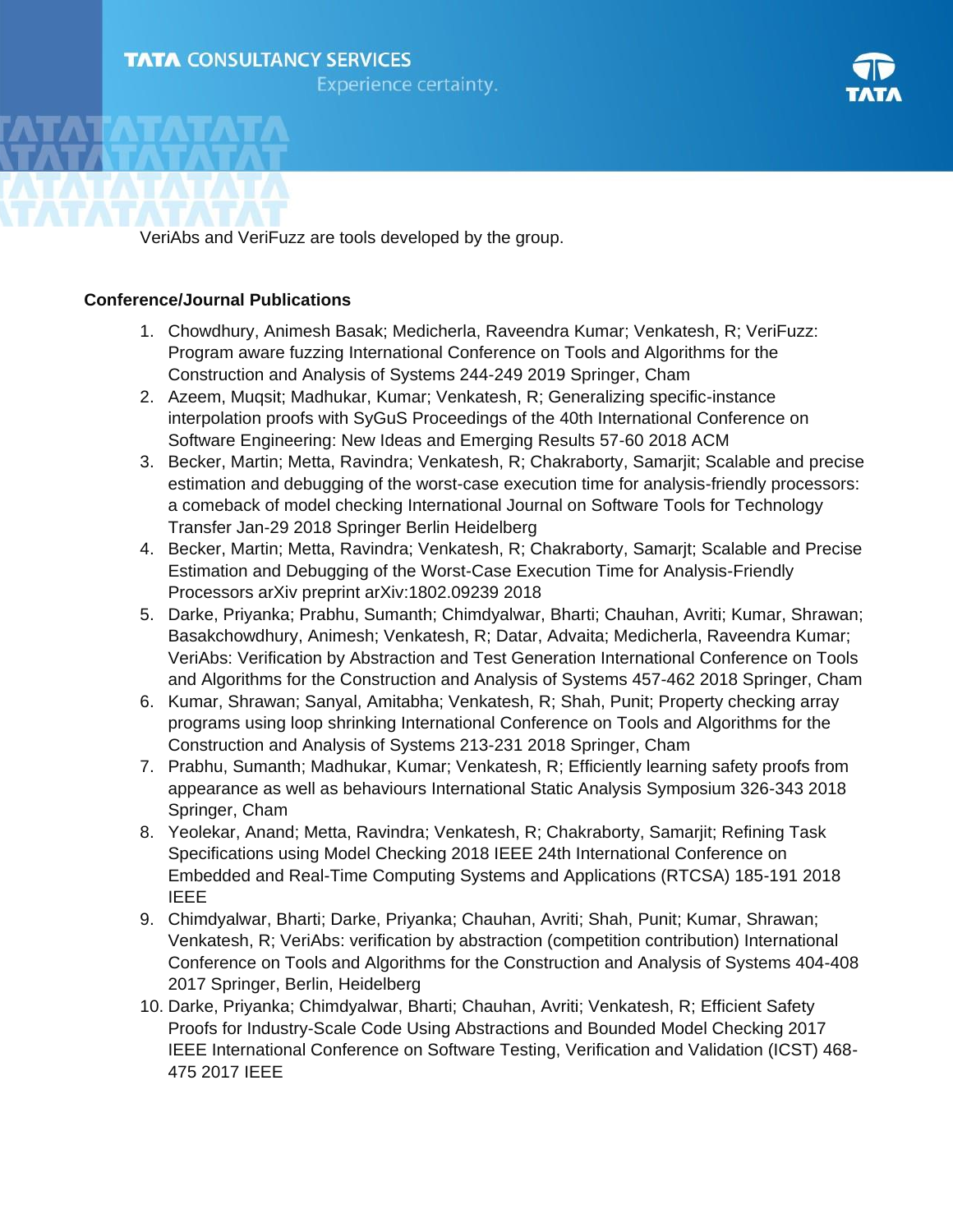

- 11. Venkatesh, R; Niyas, C; Scaling Bounded Model Checking by Transforming Programs with Arrays Logic-Based Program Synthesis and Transformation: 26th International Symposium, LOPSTR 2016, Edinburgh, UK, September 6–8, 2016, Revised Selected Papers 10184 275 2017 Springer
- 12. Yeolekar, Anand; Madhukar, Kumar; Bhutada, Dipali; Venkatesh, R; Sequentialization using timestamps International Conference on Theory and Applications of Models of Computation 684-696 2017 Springer, Cham
- 13. Jana, Anushri; Khedker, Uday P; Datar, Advaita; Venkatesh, R; Niyas, C; Scaling bounded model checking by transforming programs with arrays International Symposium on Logic-Based Program Synthesis and Transformation 275-292 2016 Springer, Cham
- 14. Metta, Ravindra; Becker, Martin; Bokil, Prasad; Chakraborty, Samarjit; Venkatesh, R; TIC: a scalable model checking based approach to WCET estimation ACM SIGPLAN Notices 51 5 72-81 2016 ACM
- 15. Zare, Amey; Datar, Advaita; Venkatesh, R; Hasegawa, Miwako; Simplifying the Review of Communicating Finite State Machines Implementation using Static Analysis 2016 SAE Technical Paper
- 16. Bokil, Prasad; Krishnan, Padmanabhan; Venkatesh, R; Achieving effective test suites for reactive systems using specification mining and test suite reduction techniques ACM SIGSOFT Software Engineering Notes 40 1 01-Aug 2015 ACM
- 17. Darke, Priyanka; Chimdyalwar, Bharti; Venkatesh, R; Shrotri, Ulka; Metta, Ravindra; Overapproximating loops to prove properties using bounded model checking Proceedings of the 2015 Design, Automation & Test in Europe Conference & Exhibition 1407-1412 2015 EDA **Consortium**
- 18. Venkatesh, R; Shrotri, Ulka; Zare, Amey; Agrawal, Supriya; Cost-effective functional testing of reactive software 2015 International Conference on Evaluation of Novel Approaches to Software Engineering (ENASE) 67-77 2015 IEEE
- 19. Venkatesh, R; Shrotri, Ulka; Zare, Amey; Agrawal, Supriya; On Generating Test Cases from EDT Specifications International Conference on Evaluation of Novel Approaches to Software Engineering Jan-20 2015 Springer, Cham
- 20. Venkatesh, R; Shrotri, Ulka; Krishna, G Murali; Agrawal, Supriya; EDT: a specification notation for reactive systems 2014 Design, Automation & Test in Europe Conference & Exhibition (DATE) 01-Jun 2014 IEEE
- 21. Madhukar, Kumar; Metta, Ravindra; Shrotri, Ulka; Venkatesh, R; Trace based reachability verification for statecharts 2013 1st FME Workshop on Formal Methods in Software Engineering (FormaliSE) 22-28 2013 IEEE
- 22. Madhukar, Kumar; Metta, Ravindra; Singh, Priyanka; Venkatesh, R; Reachability verification of rhapsody statecharts 2013 IEEE Sixth International Conference on Software Testing, Verification and Validation Workshops 96-101 2013 IEEE
- 23. Yeolekar, Anand; Unadkat, Divyesh; Agarwal, Vivek; Kumar, Shrawan; Venkatesh, R; Scaling model checking for test generation using dynamic inference 2013 IEEE Sixth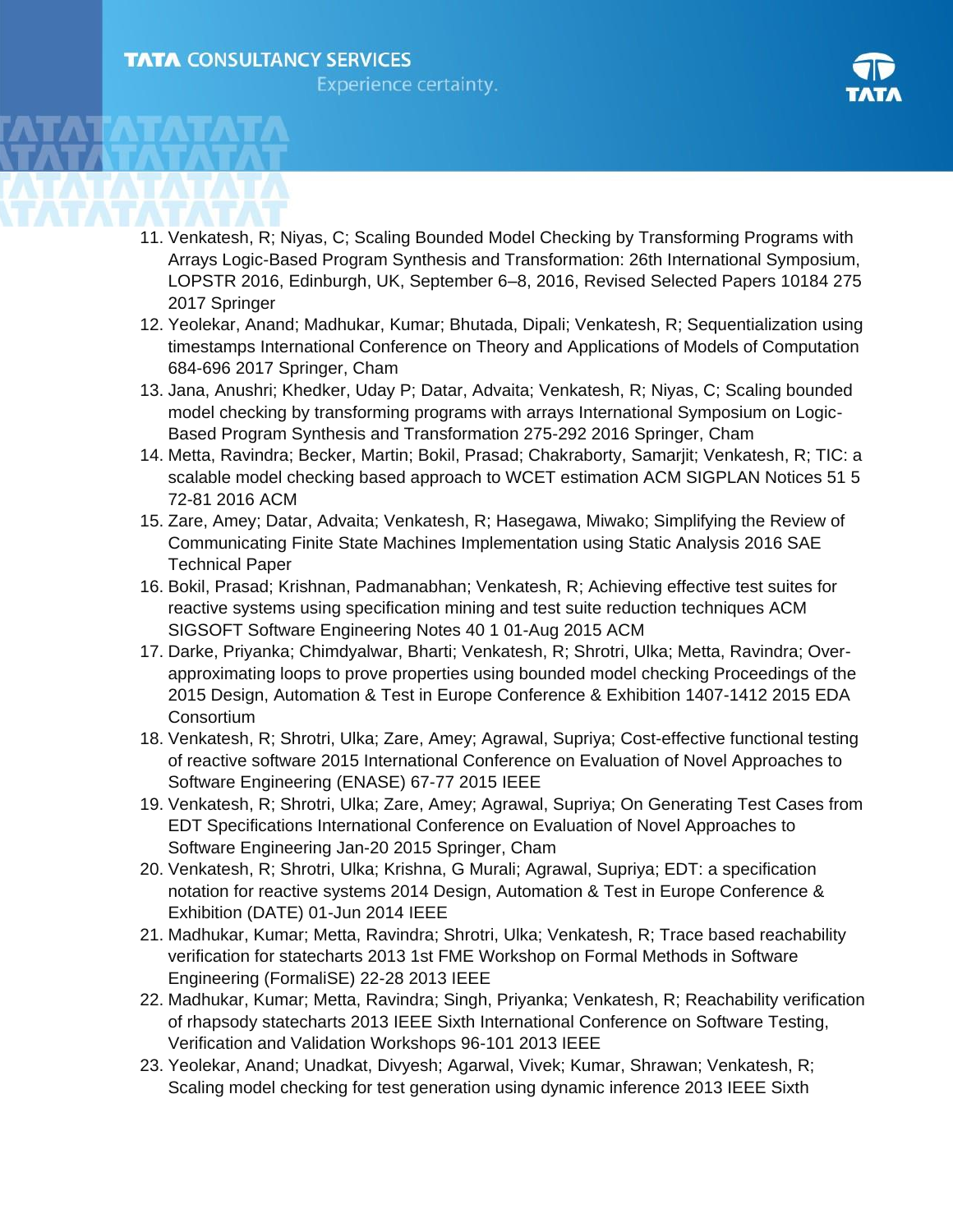

International Conference on Software Testing, Verification and Validation 184-191 2013 IEEE

- 24. Darke, Priyanka; Khanzode, Mayur; Nair, Arun; Shrotri, Ulka; Venkatesh, R; Precise analysis of large industry code 2012 19th Asia-Pacific Software Engineering Conference 1 306-309 2012 IEEE
- 25. Krishnan, Padmanabhan; Venkatesh, R; Bokil, Prasad; Muske, Tukaram; Suman, Vijay; Effectiveness of random testing of embedded systems 2012 45th Hawaii International Conference on System Sciences 5556-5563 2012 IEEE
- 26. Venkatesh, R; Shrotri, Ulka; Darke, Priyanka; Bokil, Prasad; Test generation for large automotive models 2012 IEEE International Conference on Industrial Technology 662-667 2012 IEEE
- 27. Shrotri, Ulka; Venkatesh, R; Metta, Ravindra; Proving unreachability using bounded model checking Proceedings of the 3rd India software engineering conference 73-82 2010 ACM
- 28. Suman, P Vijay; Muske, Tukaram; Bokil, Prasad; Shrotri, Ulka; Venkatesh, R; Masking boundary value coverage: Effectiveness and efficiency International Academic and Industrial Conference on Practice and Research Techniques Aug-22 2010 Springer, Berlin, **Heidelberg**
- 29. Bokil, Prasad; Darke, Priyanka; Shrotri, Ulka; Venkatesh, R; Automatic test data generation for c programs 2009 Third IEEE International Conference on Secure Software Integration and Reliability Improvement 359-368 2009 IEEE
- 30. Kulkarni, Aniket; Metta, Ravindra; Shrotri, Ulka; Venkatesh, R; Scaling up Model-checking Next Generation Design and Verification Methodologies for Distributed Embedded Control Systems 275-283 2007 Springer, Dordrecht
- 31. Sukumaran, Srihari; Sreenivas, Ashok; Venkatesh, R; A rigorous approach to requirements validation Fourth IEEE International Conference on Software Engineering and Formal Methods (SEFM'06) 236-245 2006 IEEE
- 32. Bast, Wim; Belaunde, Mariano; Blanc, Xavier; Duddy, Keith; Griffin, Catherine; Helsen, Simon; Lawley, Michael; Murpree, Michael; Reddy, Sreedhar; Sendall, Shane; Mof qvt final adopted specification Object Management Group (OMG) 28 31-32 2005
- 33. Bast, Wim; Murphree, Michael; Michael, Lawley; Duddy, Keith; Belaunde, Mariano; Griffin, Catherine; Sendall, Shane; Didier, Voitisiek; Steel, Jim; Tratt, Laurence; MOF QVT final adopted specification: meta object facility (MOF) 2.0 query/view/transformation specification. 2005 Object Management Group
- 34. Kholkar, Deepali; Krishna, G Murali; Shrotri, Ulka; Venkatesh, R; Visual specification and analysis of use cases Proceedings of the 2005 ACM symposium on Software visualization 77-85 2005 ACM
- 35. Liu, Zhiming; Venkatesh, R; Tools for formal software engineering IFIP Working Conference on Verified Software: Theories, Tools and Experiments (VSTTE, http://vstte. ethz. ch/), held on Oct-13 2005
- 36. Appukuttan, Biju K; Clark, Anthony; Reddy, Sreedhar; Tratt, Laurence; Venkatesh, R; A model driven approach to model transformations. Proceedings of Workshop in Software